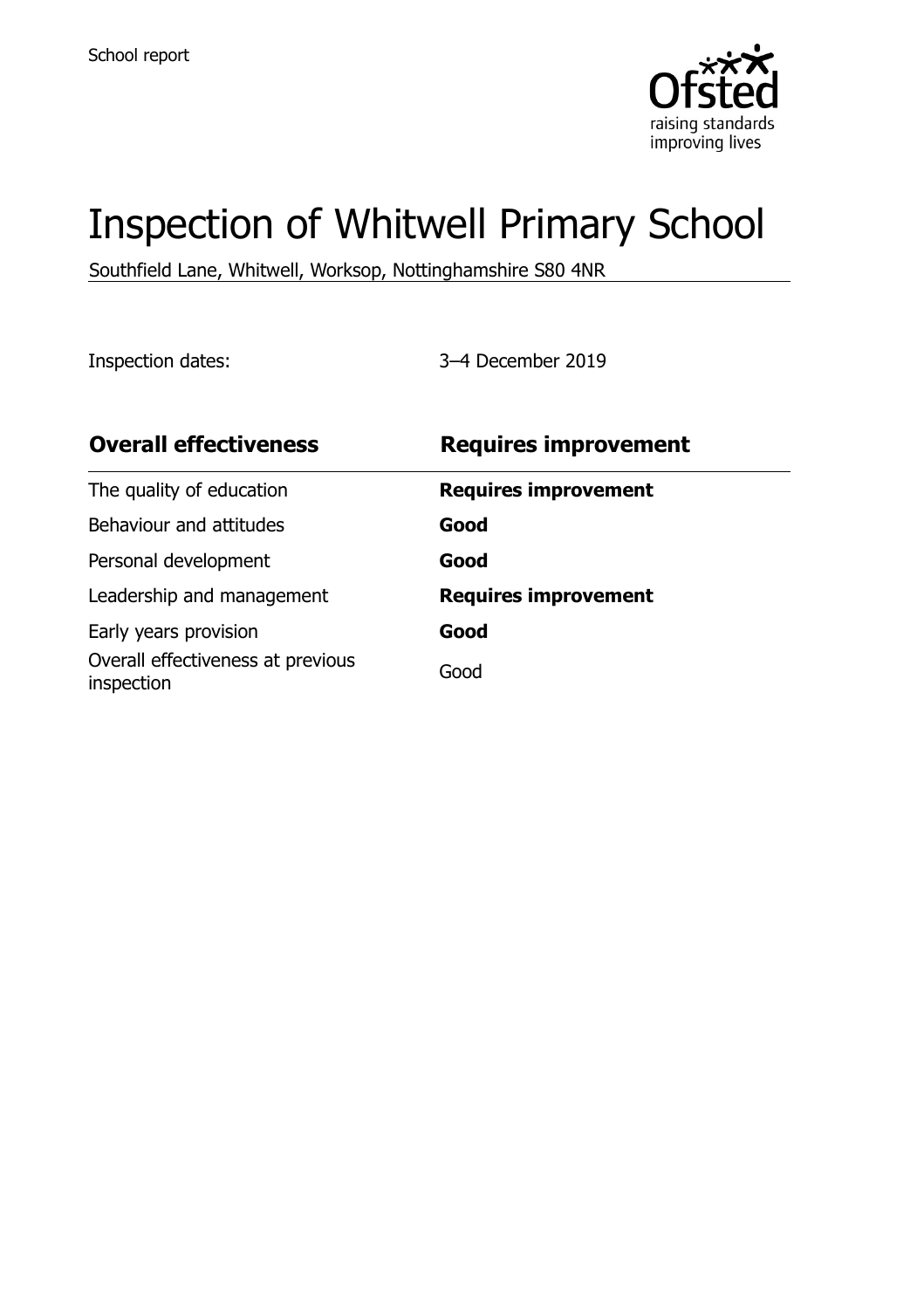

## **What is it like to attend this school?**

Pupils told us that they enjoy coming to school. They appreciate the wide range of after-school clubs, for example rugby, science, choir and handball. They told us about the school currency, which they helped design. They really like earning currency for things like good attendance or being well organised. They can spend or save this 'money' in the school bank. This helps pupils to learn about managing their own money.

Pupils behave well in most lessons and as they move around school. All staff expect them to be well-mannered and respect others. Pupils told us that they feel safe in school, including from bullying. Pupils say that bullying rarely happens. Pupils benefit from activities such as 'forest school', the 'daily mile' and the nurture group. These activities help to build their self-esteem, confidence and social skills. They are developing as well-rounded and thoughtful individuals.

Younger pupils make a good start in learning to read. However, older pupils do not achieve as well as they should in reading, grammar and mathematics by the time they leave the school. Some pupils do not remember what they have learned in other subjects, such as geography and science.

#### **What does the school do well and what does it need to do better?**

Leaders and staff promote pupils' personal development well. They provide plenty of activities to support pupils' physical fitness and mental well-being. In most cases, staff have high expectations of pupils' behaviour. Leaders keep careful records of any behaviour or bullying incidents. These incidents are rare. Staff are skilled in managing challenging behaviours linked to pupils' additional needs. Pupils with special educational needs and/or disabilities (SEND) receive good support. Staff adapt the work for these pupils so that they achieve well and are fully included in school life.

We saw lots of examples of how teachers make pupils aware of the range of faiths and cultures in modern British society. Pupils' work, inspired by their 'faith week', is imaginative and well presented.

Children in the early years settle quickly and achieve well. Staff understand their needs well. They plan a wide range of interesting activities that support children's development in all areas of learning. The 'busy bees' Nursery class is an asset to the school. It provides a warm, nurturing environment and lots of high-quality learning experiences. When we visited the Nursery class, children were enjoying making 'reindeer stew' from vegetables grown in the school garden. In doing so, they were happily chatting with staff about healthy foods. They were developing good language skills and an awareness of the world around them.

The teaching of early reading and phonics is strong. Staff make sure that younger pupils learn to read quickly. This begins right from the time children enter the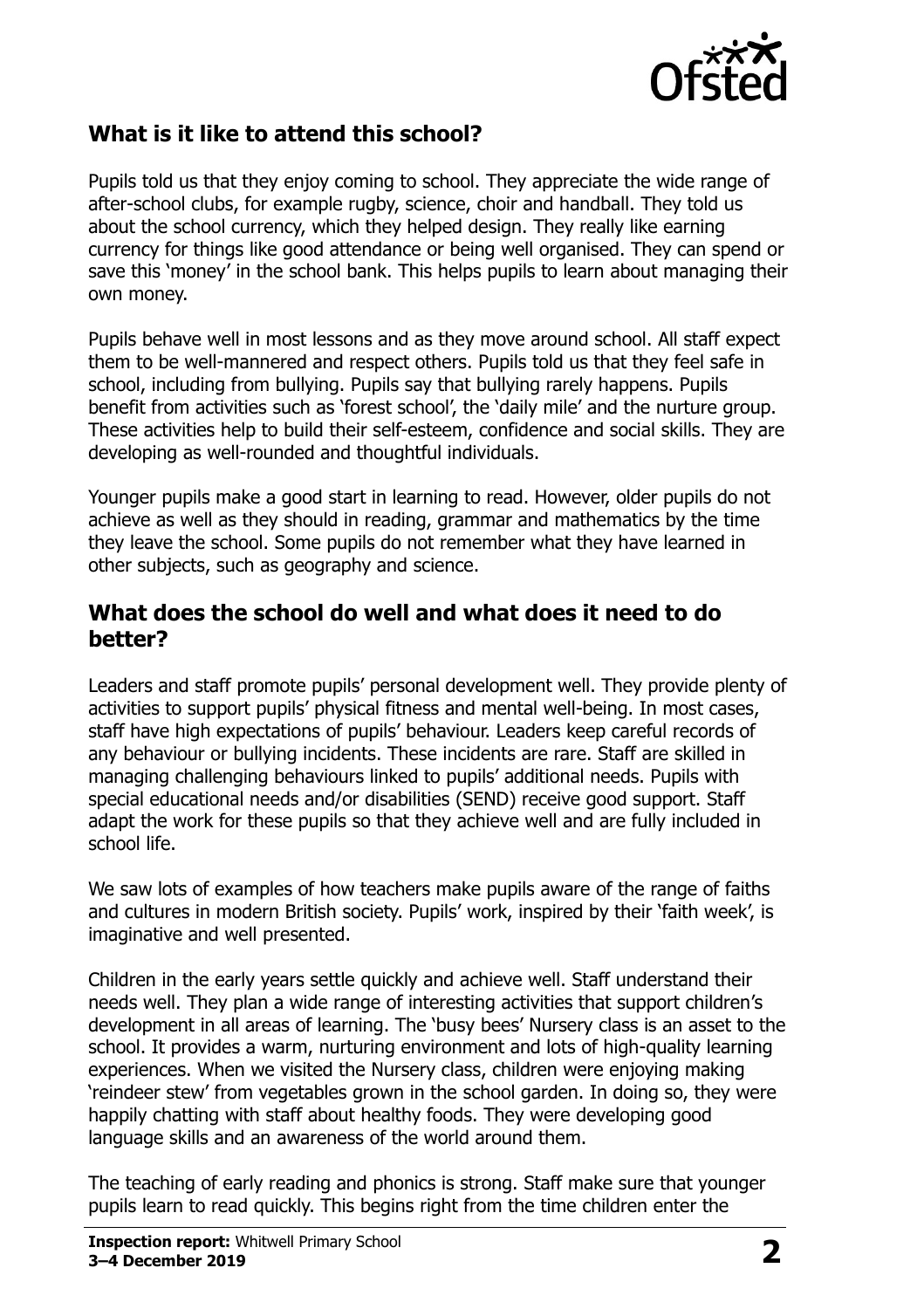

Nursery class. Almost all younger pupils become fluent readers. Pupils who need extra help receive it promptly. Pupils achieve well in reading at the end of key stage 1. This strong start does not continue into key stage 2. Leaders began to introduce improvements, but this did not happen quickly enough. Pupils' achievement continued to decline in 2019. Leaders and staff have taken further actions to improve reading in key stage 2 this year. It is too soon to see the impact.

In mathematics, the picture is more positive. Pupils build their knowledge, skills and confidence each year. Teachers plan activities that are demanding. They ensure that pupils get the support that they need. Pupils' achievement in mathematics is improving.

Leaders have not finished reviewing and developing the curriculums in subjects other than English and mathematics. Pupils cannot remember what they had been taught in other subjects. For example, they struggled to identify the important knowledge they had learned in science and geography. They often confused the two subjects. Some pupils said that they did not enjoy these subjects because they were not explained well. They told us that lessons moved on to new content too quickly. Leaders have not made sure that subjects are planned and taught systematically.

At the previous inspection, leaders were asked to continue their work to improve pupils' attendance. Recent attendance figures show a small improvement. Leaders follow up absences promptly and work closely with parents and carers. Leaders are taking reasonable steps to promote high attendance. However, there are still too many pupils who do not come to school regularly enough.

### **Safeguarding**

The arrangements for safeguarding are effective.

The school's safeguarding policies and procedures are up to date and well managed. The designated safeguarding lead ensures that all staff and governors receive regular updates and training. Leaders could describe how they encourage a culture of safeguarding. They say that staff are caring and quick to recognise and report any concerns for pupils' welfare. Staff say that leaders are always ready to listen. They care for their staff and pupils very well.

## **What does the school need to do to improve?**

## **(Information for the school and appropriate authority)**

- Pupils' achievement in reading by the end of key stage 2 is not good enough. Leaders have introduced a range of measures to improve reading in this key stage. It is too soon to tell if these are improving pupils' reading abilities. Leaders should monitor the impact of their actions stringently, throughout the year, to ensure significant and sustained improvement.
- Leaders are in the very early stages of reviewing the foundation subject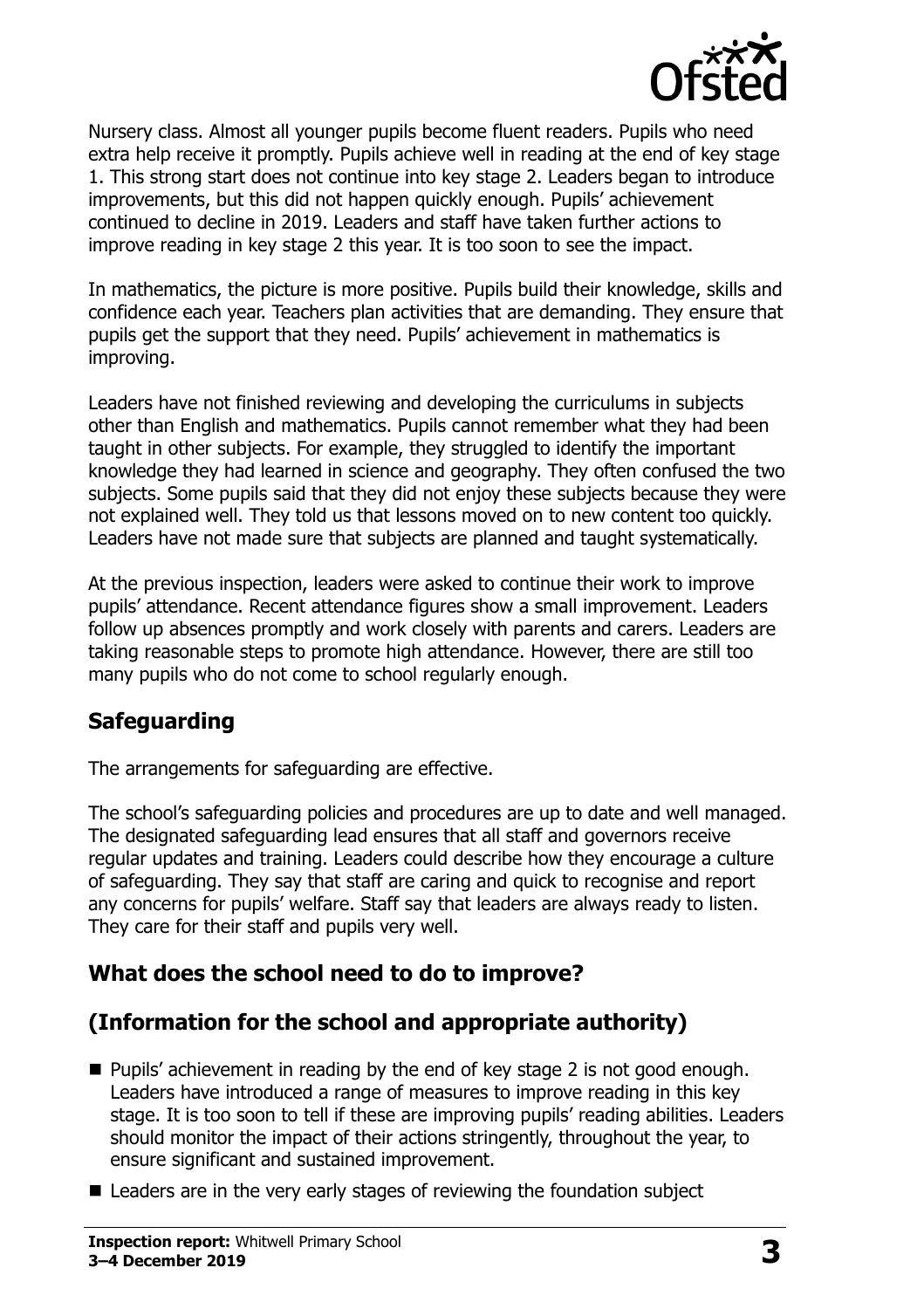

curriculum. It is not coherently planned and sequenced. Leaders should strengthen subject leadership and staff training. They must focus on designing a curriculum that systematically builds pupils' knowledge and skills over time so that pupils know and remember more.

■ Overall attendance is improving slightly. Rates of persistent absence are still too high. Leaders should continue to work closely with families to reduce persistent absence.

#### **How can I feed back my views?**

You can use [Ofsted Parent View](http://parentview.ofsted.gov.uk/) to give Ofsted your opinion on your child's school, or to find out what other parents and carers think. We use Ofsted Parent View information when deciding which schools to inspect, when to inspect them and as part of their inspection.

The Department for Education has further quidance on how to complain about a school.

If you're not happy with the inspection or the report, you can [complain to Ofsted.](http://www.gov.uk/complain-ofsted-report)

## **Further information**

You can search for [published performance information](http://www.compare-school-performance.service.gov.uk/) about the school.

In the report, '[disadvantaged pupils](http://www.gov.uk/guidance/pupil-premium-information-for-schools-and-alternative-provision-settings)' refers to those pupils who attract government pupil premium funding: pupils claiming free school meals at any point in the last six years and pupils in care or who left care through adoption or another formal route.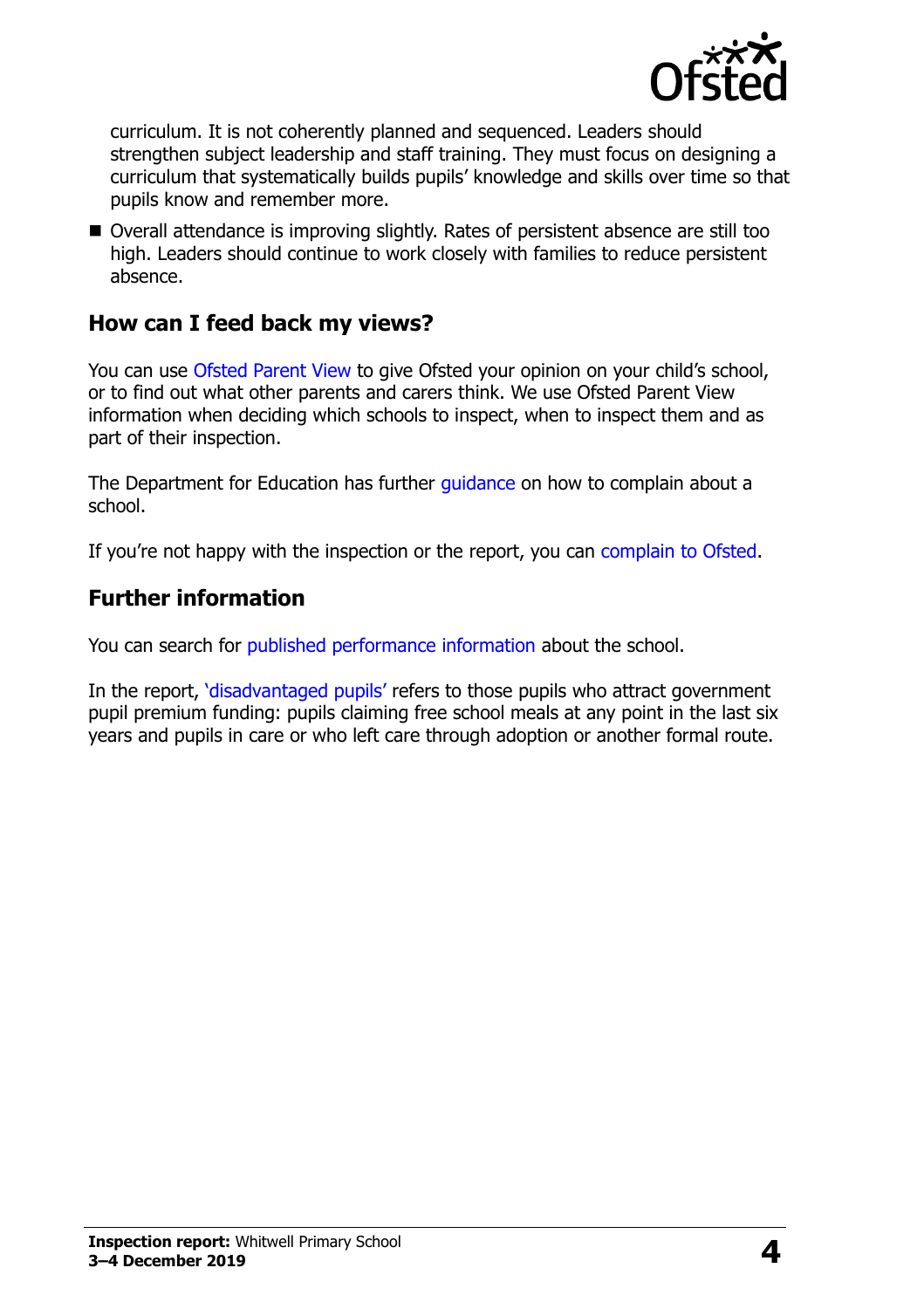

## **School details**

| Unique reference number             | 112649                    |
|-------------------------------------|---------------------------|
| <b>Local authority</b>              | Derbyshire                |
| <b>Inspection number</b>            | 10110166                  |
| <b>Type of school</b>               | Primary                   |
| <b>School category</b>              | Maintained                |
| Age range of pupils                 | 3 to 11                   |
| <b>Gender of pupils</b>             | Mixed                     |
| Number of pupils on the school roll | 296                       |
| <b>Appropriate authority</b>        | The governing body        |
| <b>Chair of governing body</b>      | <b>Tom Munro</b>          |
| <b>Headteacher</b>                  | Lisa Duncan               |
| Website                             | www.whitwellprimary.co.uk |
| Date of previous inspection         | 12 March 2019             |

## **Information about this school**

■ There have been no significant changes since the last inspection.

### **Information about this inspection**

We carried out this inspection under section 5 of the Education Act 2005.

- We met with the headteacher, the deputy headteacher, the special educational needs coordinator and other curriculum leaders.
- Reading, mathematics, geography and science were evaluated in depth. This involved speaking with leaders, teachers and pupils, visiting lessons, hearing pupils read and examining pupils' work.
- We visited lessons and examined pupils' work across a range of other subjects.
- The lead inspector held a meeting with a group of governors, including the chair. She held a telephone interview with a representative from the local authority.
- We observed pupils' behaviour in lessons and around school.
- We evaluated safeguarding by reviewing policies, systems for recording concerns, training records and procedures for checking staff suitability to work with children.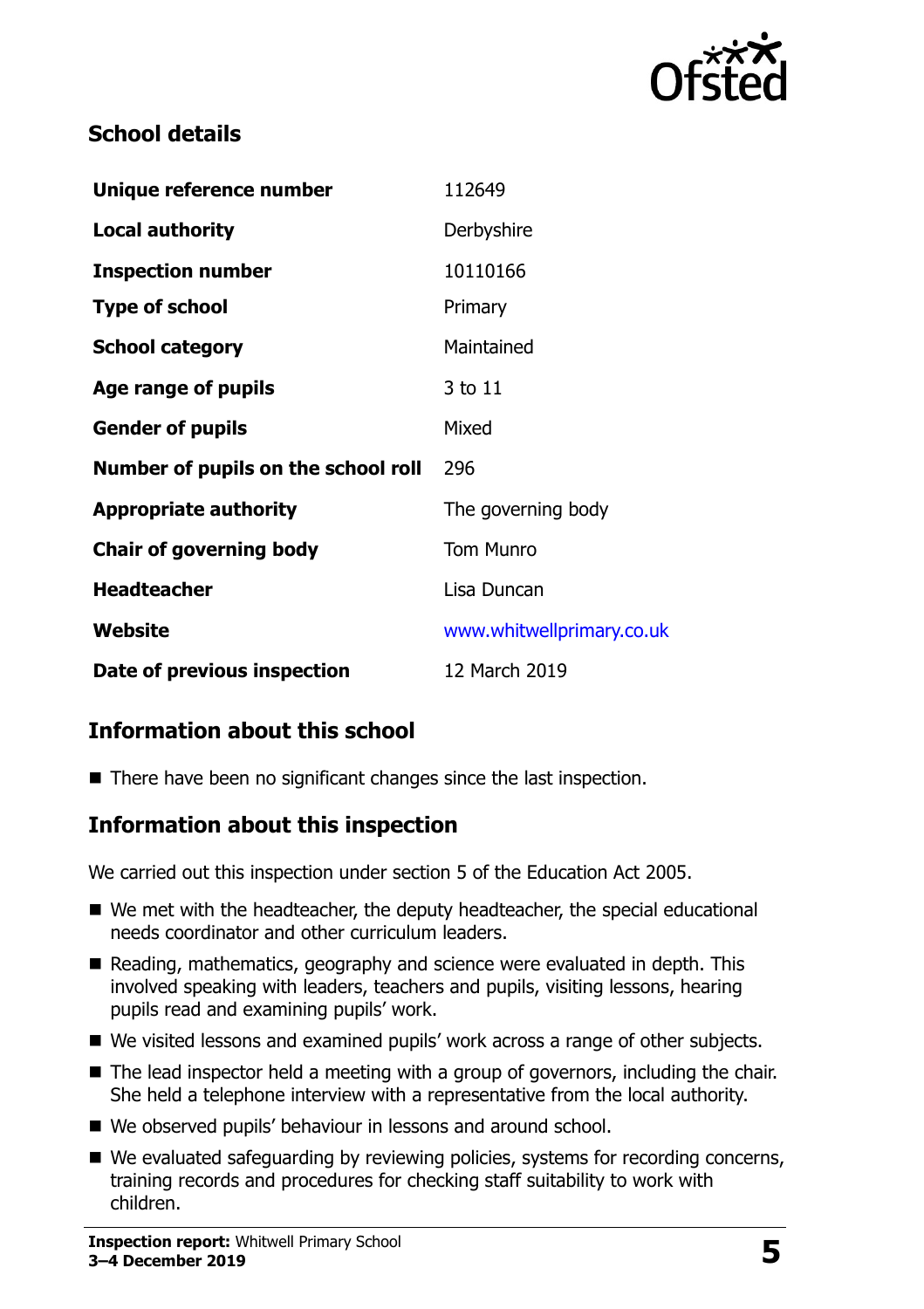

#### **Inspection team**

Christine Watkins, lead inspector Her Majesty's Inspector

Gayle Bacon **Case Contract Contract Contract Contract Contract Contract Contract Contract Contract Contract Contract Contract Contract Contract Contract Contract Contract Contract Contract Contract Contract Contract Contra** Paul Lowther **Contract Contract Contract Contract Contract Contract Contract Contract Contract Contract Contract Contract Contract Contract Contract Contract Contract Contract Contract Contract Contract Contract Contract C**